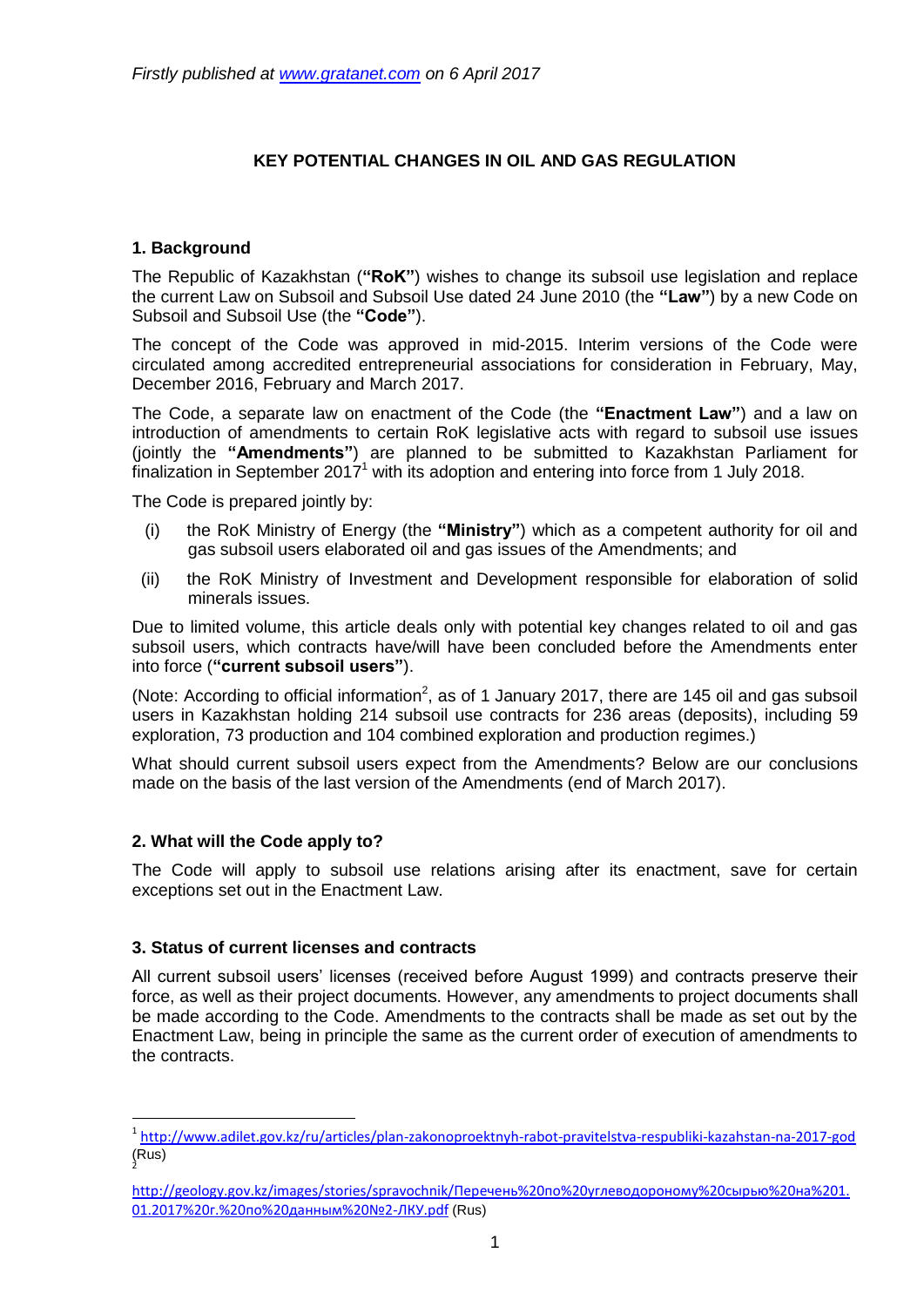## **4. Major obligations remaining in force**

Obligations to provide annual, middle-term and long-term procurement programs, reports on (i) procured GWS, (ii) local content in staff, (iii) financing tuition of Kazakhstani staff, (iv) financing research and development works will preserve their force for current subsoil users.

(Note: Under the Code Kazakhstani suppliers of works and services will be individual entrepreneurs and Kazakh legal entities operating in Kazakhstan and (i) having ≥ 50% of Kazakhstani citizens in staff (currently  $- \geq 95\%$ ), (ii) not taking into account managers and specialists working in Kazakhstan within intra-corporate transfer with the threshold ≤ 25% within each relevant category.)

## **5. Procurement of goods, works and services**

According to the Enactment Law, the general order of procurement of goods, works and services (**"GWS"**) set out by a slightly amended Article 77 of the Law preserves its force for current subsoil users.

We note the amended (under the Enactment Law) Article 77 of the Law does not stipulate that violation of the procurement rules entails exclusion of relevant expenses from expenses taken into account by the Ministry as performance of contractual obligations by a relevant subsoil user (such sanction is set out by the current wording of Article 77.6 of the Law).

However, as according to Article 116.4 of the draft Code the Ministry will be entitled to apply such sanction to new subsoil users (*i.e.* those which contracts will be concluded after enactment of the Code), most probably the final version of the Enactment Law will preserve the Ministry's right to apply such sanction to current subsoil users.

## **6. Local content in goods**

For contracts concluded before 1 January 2015 the obligation on local content in goods preserves its force until 1 January 2021. If term of such a contract is extended, the obligation on local content in goods shall be excluded.

## **7. Unilateral termination of the contract by the Ministry**

Provisions of Article 72 (*Termination of Contract*) of the Law will be replaced by provisions of Article 94 (*Early Unilateral Termination of Subsoil Use Contract by Competent Authority*) of the Code.

In addition to the Ministry's right to unilaterally terminate a subsoil use contract in case of:

- (i) a failure to timely eliminate more than two violations of obligations under a subsoil use contract within the period of time set out by the Ministry (6 months for physical obligations, 3 months for financial obligations and 1 month for other obligations);
- (ii) a failure to comply with the Code's requirements pertaining to transfer of subsoil use right and change of control over a subsoil user (see below section 8 of this article regarding change of control over a subsoil user);
- (iii) performance of less than 30% of financial obligations set out by a subsoil use contract within 2 consecutive years;
- (iv) a situation when subsoil user's actions on a Strategic Plot (as defined below) lead to a change in the RoK economic interests which poses a threat to the national security, including in case of refusal of the subsoil user to conclude amendments to the contract on restoration of the RoK economic interests within the estimated period (up to 6 months); -

Article 94 of the Code entitles the Ministry to unilaterally terminate the contract in case of:

(v) entering into force of a court resolution on freezing subsoil use activities due to violation of ecological and industrial safety requirements;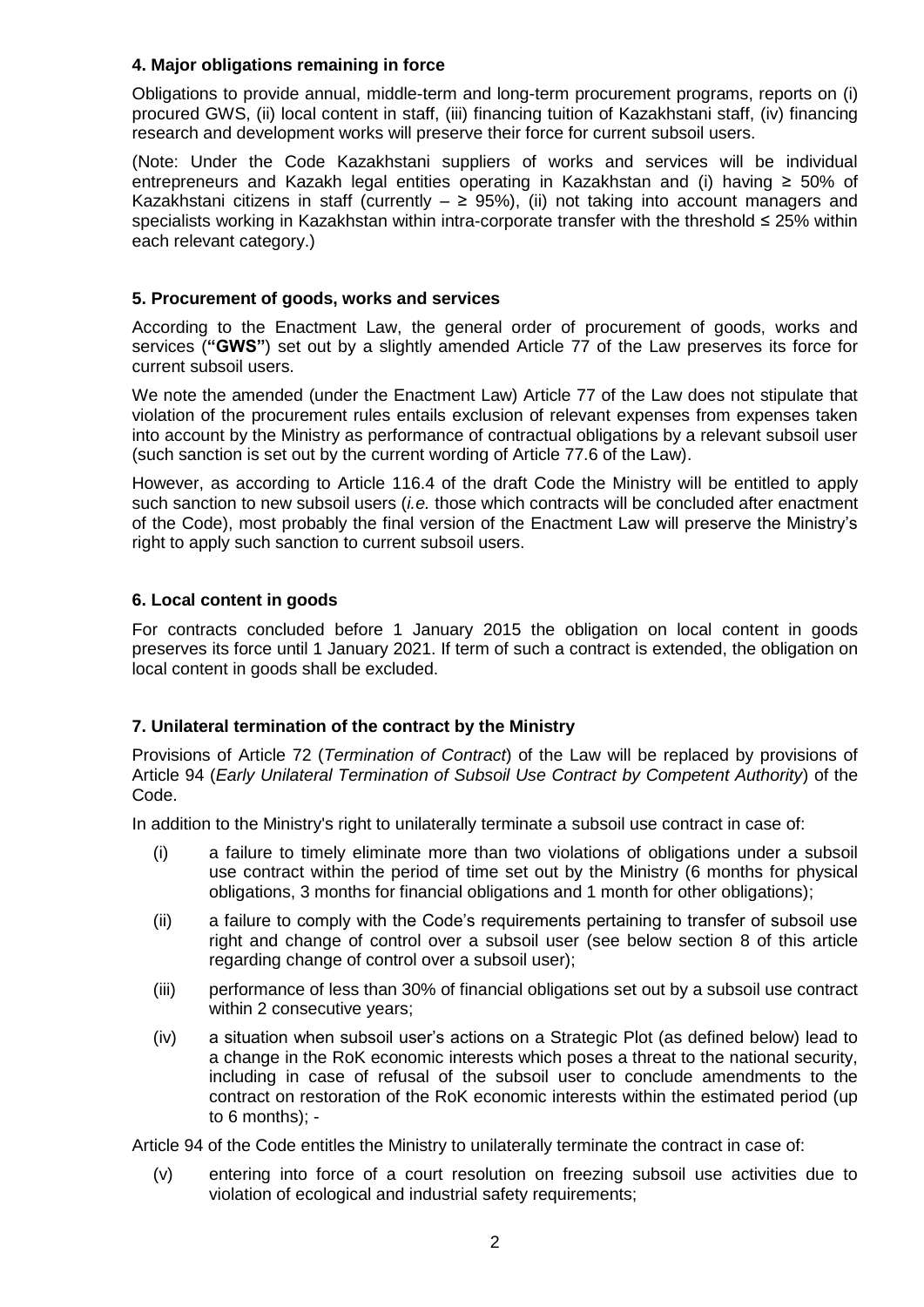- (vi) submission of intentionally unreliable reports (according to the Code all subsoil users shall annually submit audited reports to the Ministry by 30 April of the year following the reporting period);
- (vii) non-submission of audited reports;
- (viii) carrying out subsoil use operations without project documents (a) approved by subsoil users and (b) having positive expert conclusions set out by the Code; and
- (ix) carrying out oil and gas operations, connected with disruption of the earth surface without providing security for abandonment.

For the last above three cases the Ministry notifies a subsoil user in writing and the subsoil user is entitled to eliminate the violation within 3 months.

If the Ministry decides to unilaterally terminate a contract, it sends to the subsoil user a 2 month advance notice on termination of the contract. Unilateral termination is not allowed if after receipt of such notice the subsoil user provides the Ministry with evidence regarding force-major circumstances. The subsoil user that received a notice is entitled within 2 months to challenge the notice in a court order, in which case the effectiveness of the notice is suspended until the date when the relevant court resolution enters into force.

#### **8. Change of control over a subsoil user**

#### **8.1. Regulation by the Law**

The current Law stipulates that participatory interest (shares), securities confirming title to shares or securities convertible to shares in the charter capital of:

- (i) a subsoil user; or
- (ii) a legal entity which (a) may directly and/or indirectly determine and/or influence decisions adopted by the subsoil user, provided (b) the principal activity of such legal entity user is connected to the subsoil use in Kazakhstan, -

are called "objects associated with the subsoil use right" (the **"Objects"**).

Any transfer of the Objects is subject to the Ministry's consent (the **"Consent"**) (and the waiver of the state's pre-emption right (the **"Waiver"**) if the Objects relate to a Strategic Plot), save for a limited number of exceptions (including that no Consent is required if as a result of transaction an acquirer possesses less than 0.1% of the Objects (out of 100% of shares)).

Such regime results in the formal requirement to obtain the Consent even if 0.1 or more % of the Objects is transferred.

Failure to obtain the Consent entitles the Ministry to unilaterally terminate the relevant subsoil use contract. Furthermore, transactions with transfer of the Objects concluded without the Consent (when due) are considered as void from the moment of their execution from Kazakhstan law perspective.

#### **8.2. Regulation by the Code**

Article 30 of the Code sets out the definition of a strategic subsoil plot, which includes, *inter alia*, uranium deposits, subsoil plots at the Caspian Sea or with resources exceeding certain volume of minerals (the **"Strategic Plot(s)"**). The list of Strategic Plots is approved by the RoK Government.

Save for a contradicting clause of the Code analyzed in below section 8.3, the Code sets out that the Consent and the Waiver are required only for transactions with transfer of the Objects (in a limited meaning under the Code with exclusion of the provision regarding "provided the principal activity of such legal entity user is connected to the subsoil use in Kazakhstan") related to Strategic Plots (the **"Strategic Objects"**), including issuance of Strategic Objects into circulation at a stock exchange or enforcement of the pledged Strategic Objects.

At that *shares in legal entities being owners* of the Strategic Objects circulating at a stock exchange *are not acknowledged as Strategic Objects*.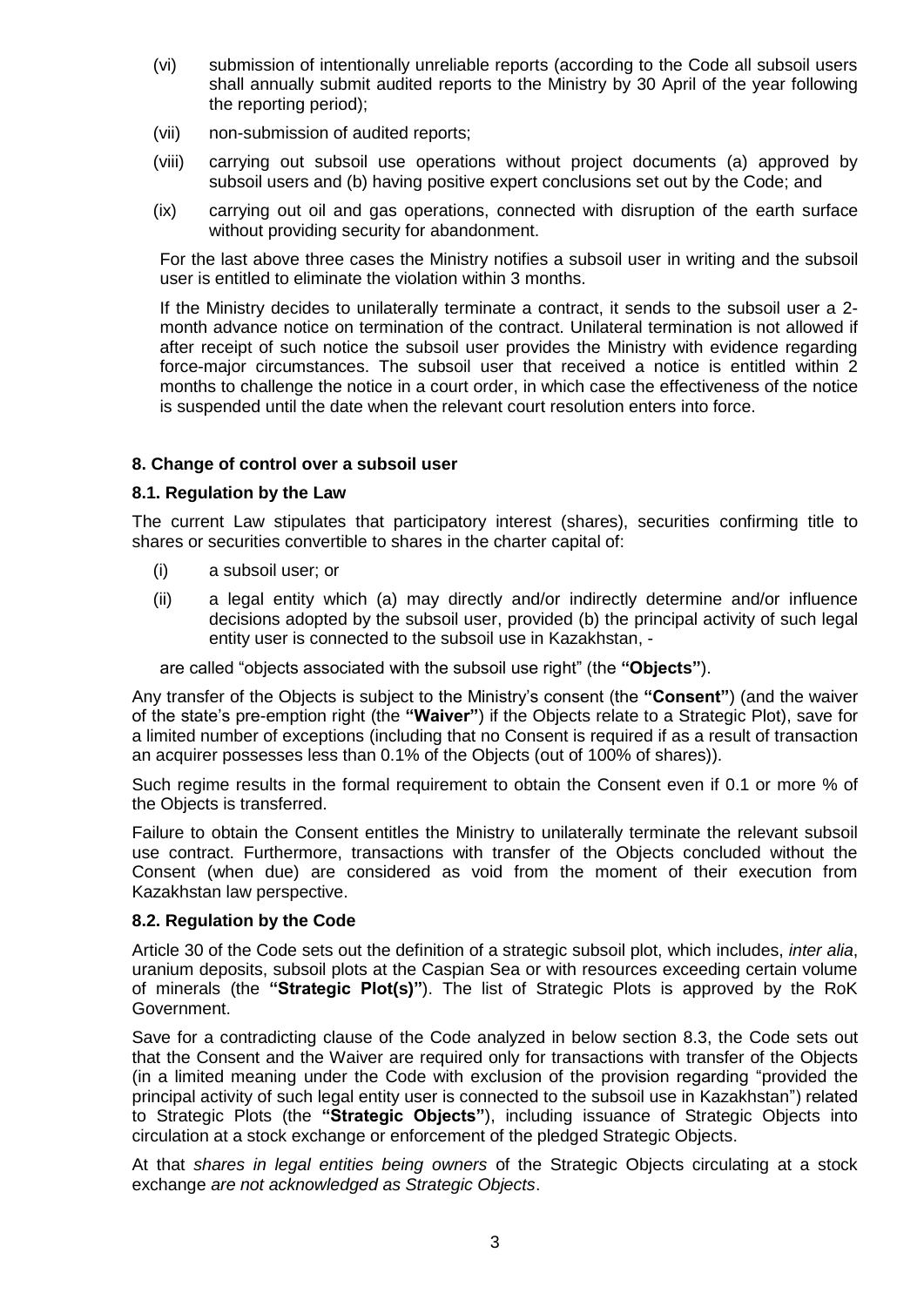The Code also stipulates that organizations (i) participating as a strategic partner of a Kazakh national company in hydrocarbons sphere in direct negotiations with the Ministry with regard to granting a subsoil use right or (ii) admitted to participate in an auction on granting a hydrocarbons subsoil use right are acknowledged as subsoil users, and, accordingly, the above requirements apply to them.

Article 33.2 of the Code sets out 15 exceptions when no Consent and Waiver are required (including, *inter alia*, transfer of Strategic Objects circulating at a Kazakhstani or foreign stock exchange).

### **8.3. Contradicting clause**

Article 33.2 of the Code contains a contradicting clause, whereunder no Consent is required if as a result of transaction a person acquires less 1% of the shares in the charter capital of a subsoil user and/or organization, which has a possibility to determine directly/indirectly decisions made by the subsoil user.

Apart from other provisions of the Code directly referring to Strategic Plots or Strategic Objects, there is no such reference in this provision.

Accordingly, the lawmaker should either add the above reference or, if this provision remains as it is, under the conservative approach, any transaction with transfer of 1 or more % of shares in the charter capital of a subsoil user and/or organization, which has a possibility to determine directly/indirectly decisions made by the subsoil user, will require the Consent (even if there is no relation to a Strategic Plot).

## **8.4. Obligation to notify the Ministry about change of control**

The Code sets out the requirement that a subsoil user shall notify the Ministry about change of membership of persons and/or organizations having direct or indirect control over the subsoil user within 30 days from the date of such change.

"Direct control" means compliance with one of the following conditions:

- (i) possession of more than 25% of participation right (shares, securities confirming right of ownership to shares or convertible into shares) in an organization;
- (ii) possession of the right to vote by more than 25% of all votes in the supreme management body of the organization;
- (iii) receiving more than 25% of the distributable net income of a subsoil user; and/or
- (iv) possession of the right to determine decisions of another organization according to an agreement or by virtue of law.

"Indirect control" means a right of a person/organization to control another organization through a third organization (organizations), between which there is significant<sup>3</sup> direct control.

### **8.5. Pledge of subsoil use right (its part)**

**.** 

The Code does not require obtaining the Consent for pledge of a subsoil use right (its part) or Strategic Objects. However, pledge of a subsoil use right (its part) is subject to and becomes effective only from the moment of its registration at the Ministry.

### **9. Restoration option for failure to obtain the Consent for transfer of Strategic Objects**

As discussed above, transfer of Strategic Objects requires the Consent. According to the Enactment Law, the Ministry is entitled to unilaterally terminate the current subsoil user's contract pertaining to a Strategic Plot if the Consent was not obtained. At that in case of such a violation, it shall be eliminated within the period not exceeding 1 year by restoration of the situation being before the violation. In case of impossibility of the restoration other actions on transfer of the relevant Strategic Objects shall be executed upon the Consent.

 $3$  In previous version (February 2017) of the draft Code, there was a definition of "significant direct control" with the threshold being not 25% (as in "direct control") but 50%. We are of the view this is a typo.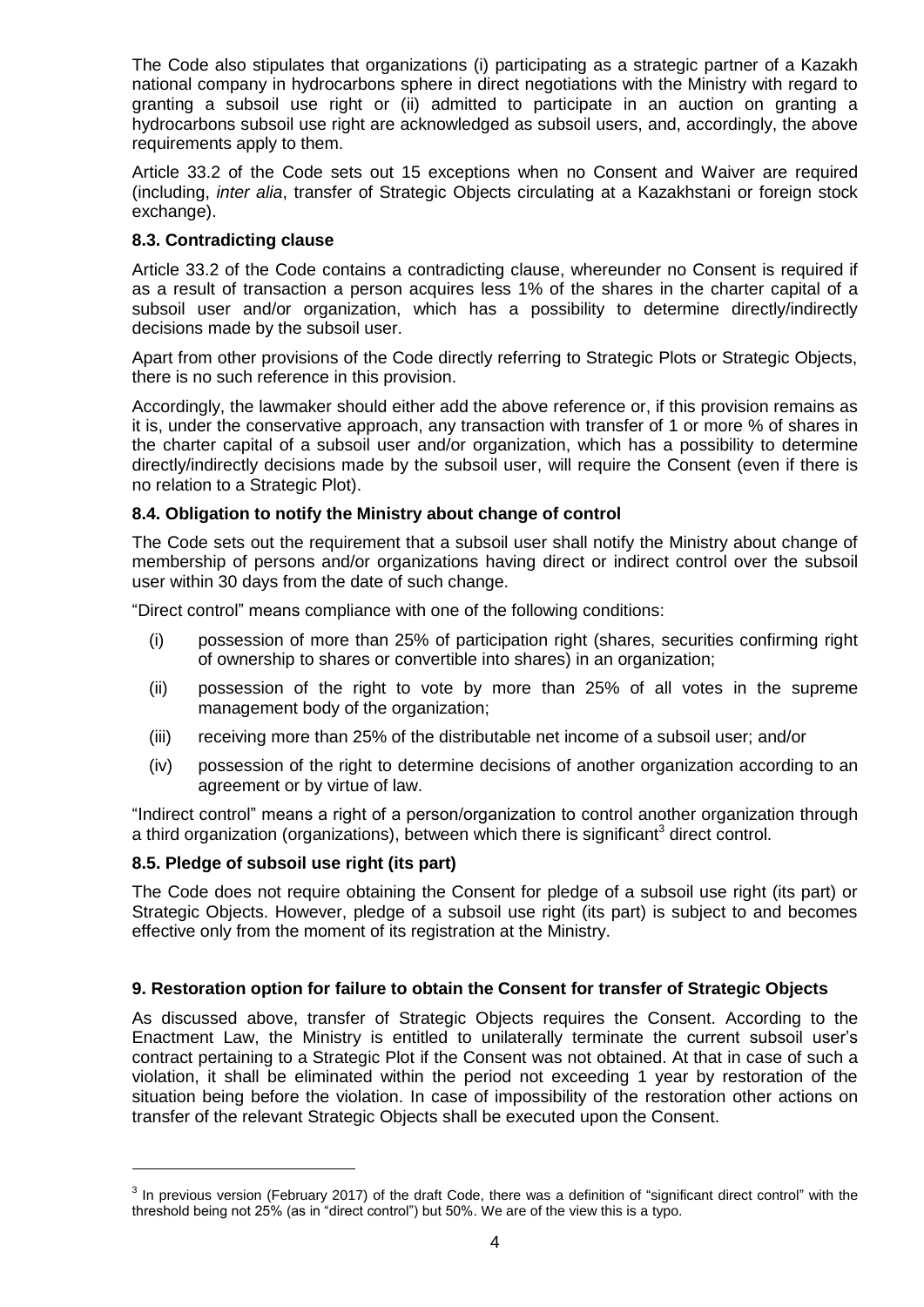In case of elimination of the violation the subsoil user shall send to the Ministry documents evidencing the elimination within the above timeline.

In case of a failure to timely eliminate the violation, the Ministry unilaterally terminates the contract by prior 3-month written notice to the subsoil user.

### **10. Extension of exploration period**

A current subsoil user is entitled to extend the exploration period of its exploration or combined exploration and production contract only if it discovers a mineral resources deposit, which exploration was set out by the contract.

### **11. Strategic Plot: extension of production or assignment**

A current subsoil user is entitled to extend the term of its production contract at a Strategic Plot for more than 10 years or assign the subsoil use right over such plot to another person only if one of the following obligations is included into the contract:

- (i) to create a processing facility either on its own or by its subsidiary organization or by a joint venture;
- (ii) to make modernization or reconstruction of existing production facilities of the subsoil user;
- (iii) to make modernization or reconstruction of existing processing facilities;
- (iv) to provide the produced minerals for processing to processing enterprises (facilities) located on the territory of Kazakhstan; or
- (v) to implement an investment project in accordance with the RoK Commercial Code or a project aimed at the social and economic development of the region either on its own, by its subsidiary organization or by a joint venture.

### **12. Suspension of validity period of exploration or production of hydrocarbons**

If a subsoil user provides evidence of force-major circumstances, then validity period of a relevant exploration or production contract is suspended for the period of such circumstances (absence of funds or required GWS are not force-major circumstances).

If during exploration period a subsoil user discovered a gas or gas-condensate deposit, the validity period of its contract is suspended for the term required for construction of gas transportation infrastructure, but for not more than 5 years.

If during exploration period a subsoil user discovered a hydrocarbon deposit at a border area, the validity period of its contract may be suspended by the Ministry's decision for the period until a relevant intergovernmental agreement regulating the procedures of joint development of such deposit is signed.

### **13. Abandonment**

At termination of a current subsoil user's contract, abandonment obligations shall be executed at the expenses of current subsoil users' abandonment funds according to and within the timeline set out by the Code.

## **14. Enlargement of production territory**

Enlargement of a territory under a production contract belonging to a current subsoil user is allowed only for 50% maximum.

#### **15. Potential tax changes**